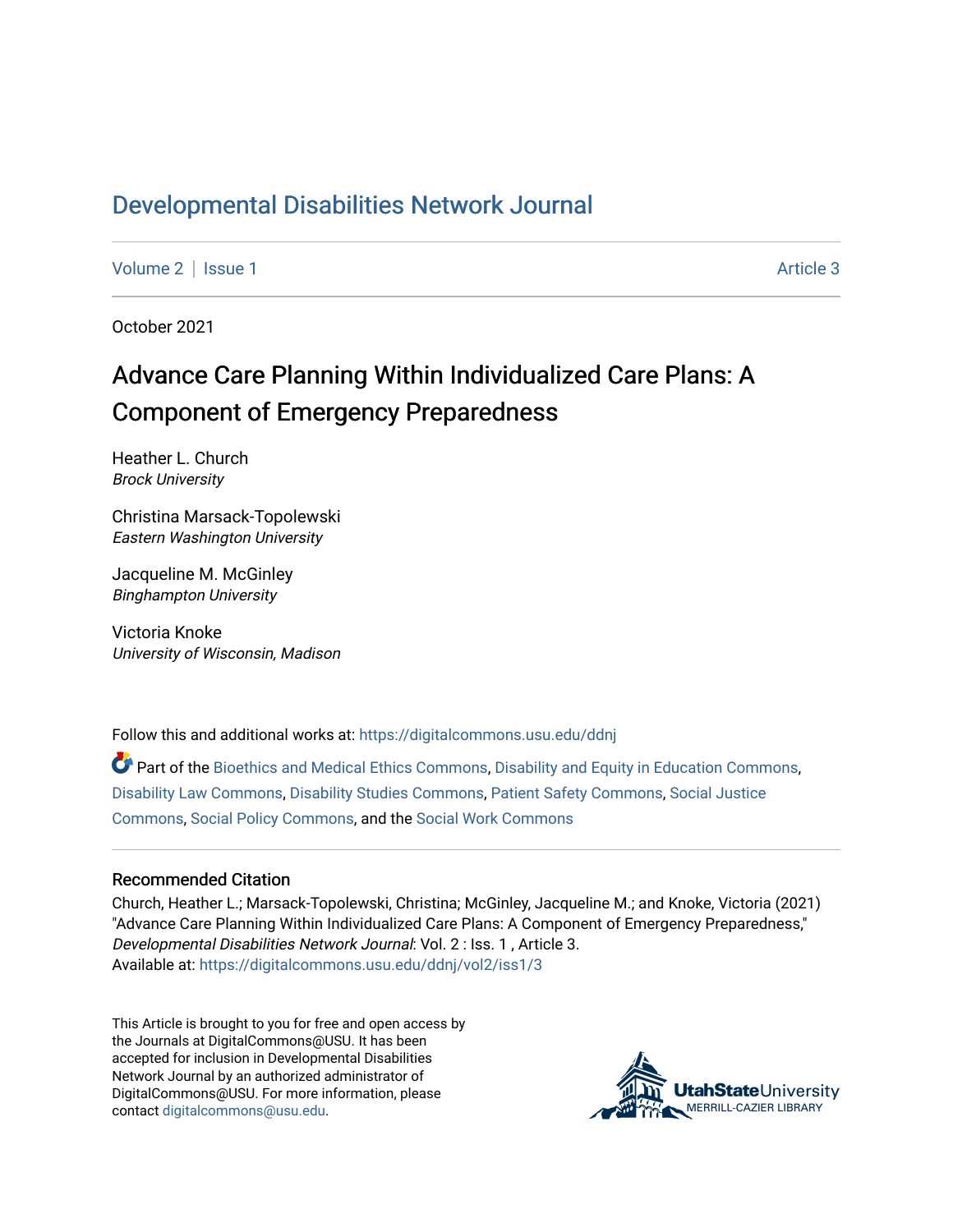## Advance Care Planning Within Individualized Care Plans: A Component of Emergency Preparedness

## Cover Page Footnote

The research findings discussed in this manuscript have previously been presented at conferences for the following organizations: American Association on Intellectual and Developmental Disabilities (poster); Council on Social Work Education (poster); Gerontological Society of America (oral); International Association for the Scientific Study of Intellectual and Developmental Disabilities (poster); and University of Wisconsin-Madison Institute on Aging (poster). This study was not supported by any external fundings. The authors have no known conflict of interest. The authors wish to express their gratitude to the various state officials and developmental disability planning council members who assisted in identifying and confirming the documents analyzed for the purposes of this study.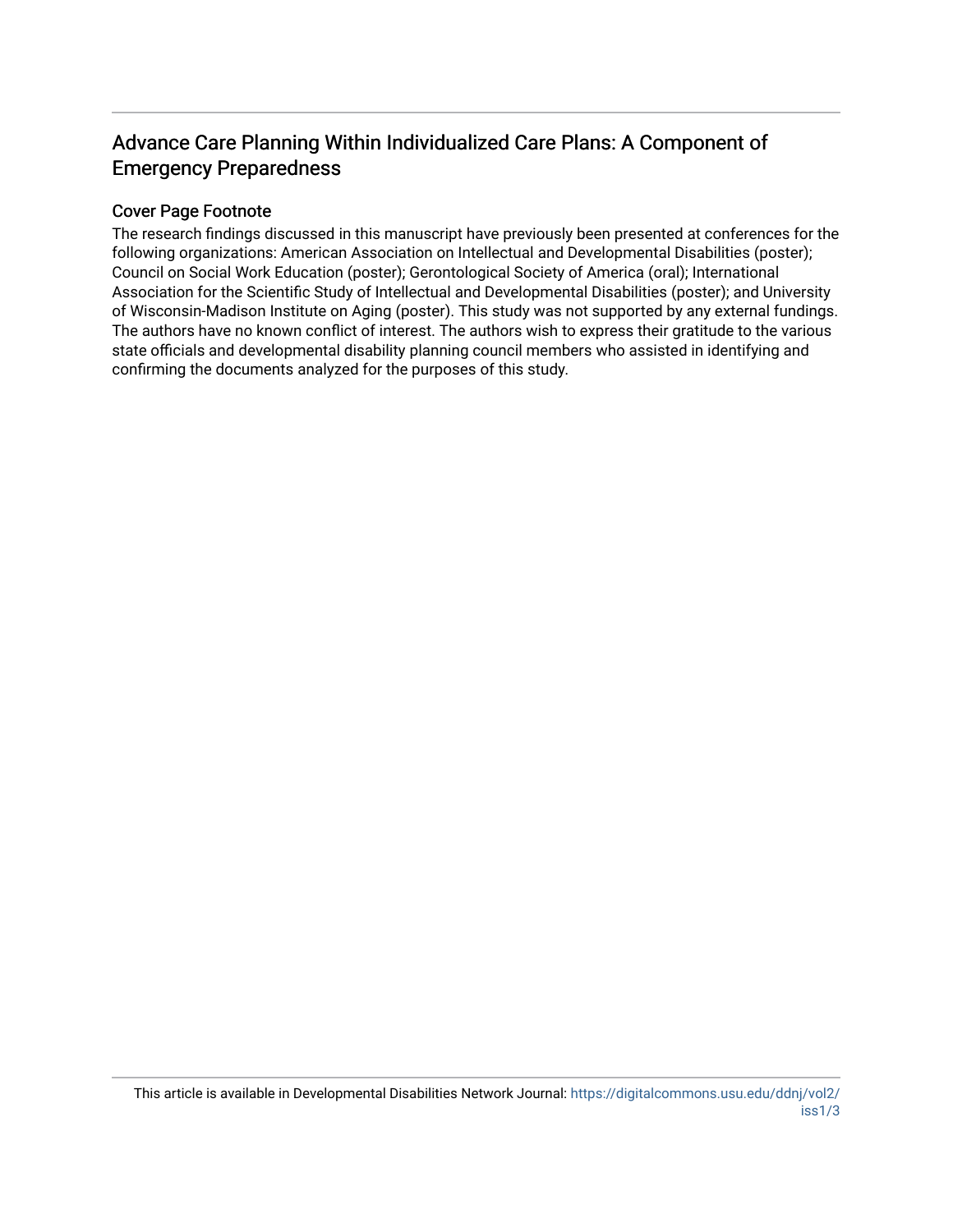# **Advance Care Planning Within Individualized Care Plans: A Component of Emergency Preparedness [a](#page-2-0)**

Heather L. Church,<sup>1</sup> Christina N. Marsack-Topolewski,<sup>2</sup> Jacqueline M. McGinley,<sup>3</sup> & Victoria Knoke4 1Brock University, St. Catharines, ON, Canada 2Eastern Michigan University, Ypsilanti, MI <sup>3</sup>Binghamton University, Binghamton, NY 4University of Wisconsin—Madison, Madison, WI

## **Abstract**

*Federally legislated Medicaid requirements for recipients with intellectual and/or developmental disabilities (IDD) to have a person-centered plan (PCP) do not specifically state that advanced care plans (ACP) be a component of the plan. However, coronavirus disease 2019 (COVID-19) has provided a salient reminder of the importance of incorporating ACP within the PCP for people who have IDD. As demonstrated by situations arising from COVID-19, emergencies and crises can dramatically alter access to care for people with IDD. This*  paper synthesizes results from an environmental scan related to ACP for adults with IDD. *Findings suggest that the use of ACP, particularly when such planning processes result in the delineation of roles and documentation of preferences, can be helpful in mitigating the impact of these crisis situations on the person with IDD and their caregivers.*

## **Plain Language Summary**

*People with a disability who receive services from the government for their disability have to have a written plan about their life. Plans for the future do not need to be part of this written plan. However, with the COVID-19 pandemic, we see more emergencies that cause big changes to the lives of people with disabilities. During big events like this, it can be helpful to have plans for the future written down. In this paper, we look at what is known about planning for the future for adults with disabilities. We make suggestions to improve these plans so people with disabilities and their caregivers feel more prepared during a crisis.*

*Keywords:* Advance care planning, intellectual & developmental disabilities, person-centered plans, caregiving, end-of-life, decision-making, emergency planning

<span id="page-2-0"></span>The research findings discussed in this manuscript have previously been presented at conferences for the following organizations: American Association on Intellectual and Developmental Disabilities (poster); Council on Social Work Education (poster); Gerontological Society of America (oral); International Association for the Scientific Study of Intellectual and Developmental Disabilities (poster); and University of Wisconsin-Madison Institute on Aging (poster). This study was not supported by any external fundings. The authors have no known conflict of interest. The authors wish to express their gratitude to the various state officials and developmental disability planning council members who assisted in identifying and confirming the documents analyzed for the purposes of this study.

Correspondence concerning this article should be addressed to Heather L. Church, Brock University, Department of Applied Health Sciences, 1812 Sir Isaac Brock Way, St. Catharines, ON, Canada L2S 3A1. Email: [hchurch@brocku.ca](mailto:hchurch@brocku.ca)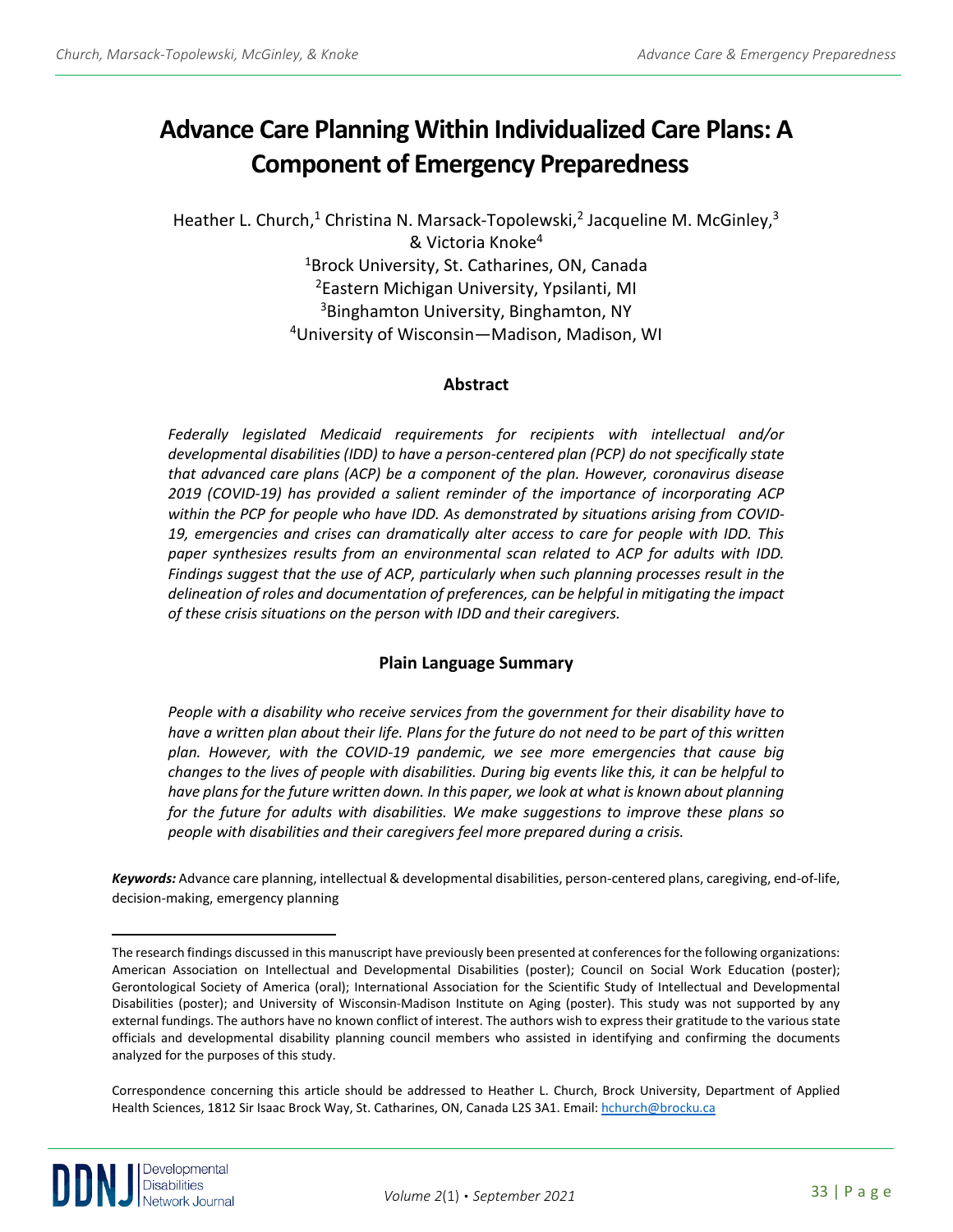Health policy, planning, and practice often fail to meet the needs of people with intellectual and/or developmental disabilities (IDD), especially in response to unforeseeable emergencies (Nygren & Lulinski, 2020). An example of this is the coronavirus disease 2019 (COVID-19) pandemic (Avalere Health, 2020; Courtenay & Perera, 2020; Hughes & Anderson, 2020; Willner et al., 2020). Throughout the COVID-19 pandemic, public policy has often failed to adequately support people with IDD and their caregivers (Center for Public Representation, 2021). The ongoing pandemic has revealed the necessity of emergency planning and also the longstanding absence of it in the lives of people with IDD (Miceli, 2020).

More specifically, COVID-19 has provided a salient illustration of the need to integrate advance-care planning within the mandated person-centered planning process for those receiving Medicaid home- and community-based services (HCBS). Implementation science demonstrates that capacity building using evidence-based frameworks in health care and public health settings are requisite to influence policy and achieve funding to enable effective evidencebased service provision (Metz et al., 2015; National Institutes of Health, 2019; Pollastri et al., 2020). Identification and articulation of the measures and practices necessary to guide an emergency response in the service of people who have IDD on an ongoing basis is needed in order to ensure policy and funding, which enable effective responding to these emergencies. This is particularly so in the face of population-level emergencies, whereby there are competing demands for public resources to respond to the emergency.

In this brief, we contend that advance care plans (ACPs) are integral to the maintenance of care and services during unanticipated crises, and, as such, warrant inclusion in requisite person-centered plans (PCPs), which may also be known as life-care plans (LCP). For brevity, they will be referred to as PCPs throughout this paper. Drawing upon a human rights perspective, we offer recommendations for policy and practice that harness lessons learned from the COVID-19 pandemic to ensure that the person-centered planning process attends to emergency preparedness, including advance-care planning for people with IDD and their caregivers. We argue that doing so prior to emergency situations increases the likelihood of maintaining principles of independence, participation, care, self-fulfillment, and dignity when such circumstances do arise.

## **Advance-Care Planning for People with IDD**

Advance-care planning is defined as the development of a care plan in preparation for when one's diminished capacity prevents decision-making for oneself (Perkins & van Heuman, 2018). Considerations reflected in an ACP may include: (a) wishes for one's future, (b) residential decisions, (c) financial considerations, (d) occupational and recreational preferences, (e) supportive measures to facilitate daily living and life-course transitions, and (f) maintaining a social support network (Arc Center for Future Planning, 2016). ACP tends to result in a betterinformed care during crises—especially when it is completed as a collaborative process, informed by key stakeholders, and reflective of the values and priorities of the person for whom it is being completed (Arnold et al., 2012; Bigby et al., 2015; Heller & Caldwell, 2006; Heller & Kramer, 2009).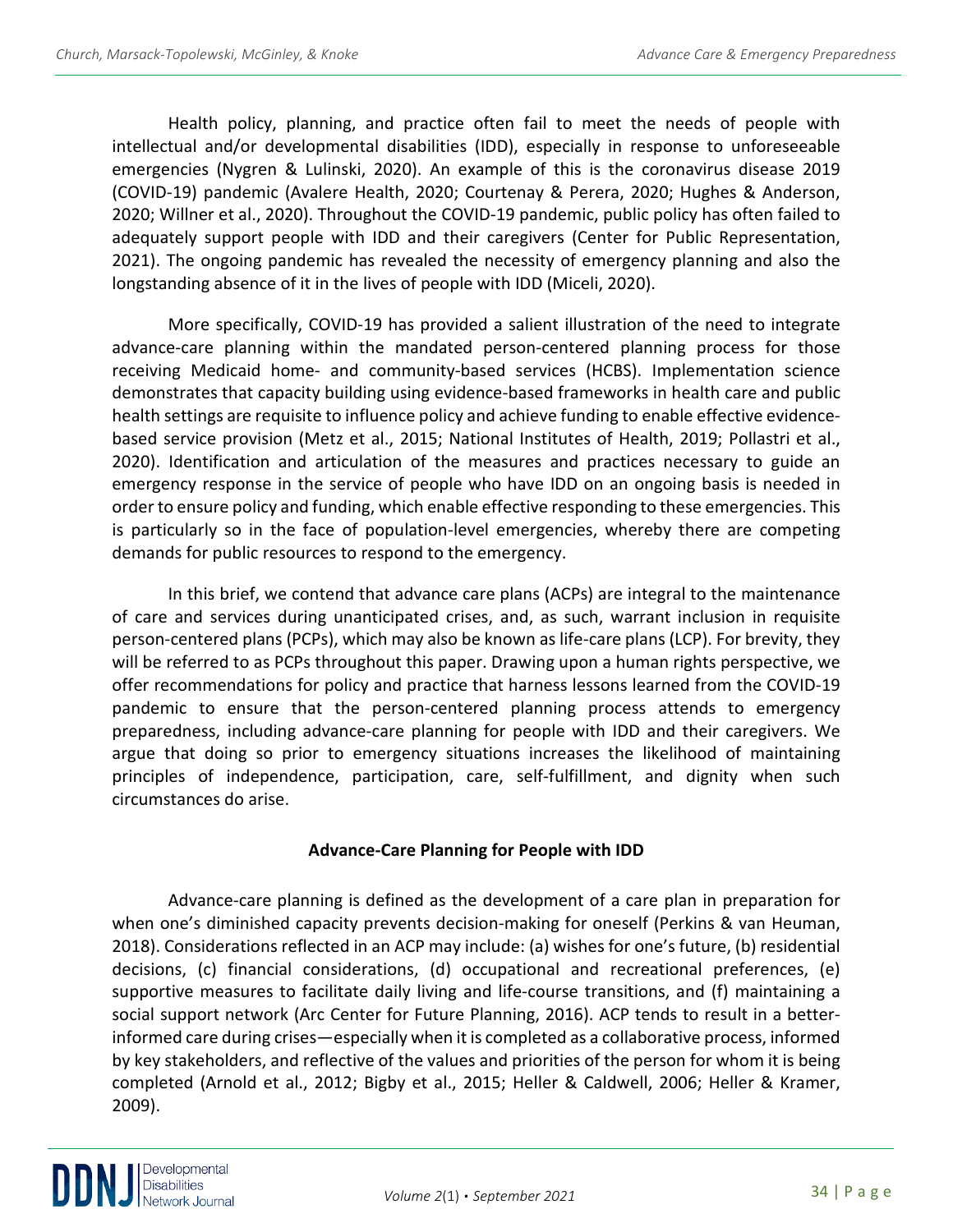ACP is distinct from the more generic ACP process that people who have IDD complete with their care team in that the focus on the LCP tends to be on arrangements within the context of day-to-day living. Conversely, ACP specifically accounts for decision-making in unforeseeable crises and emergencies. Unlike LCP, the focus of ACP often includes consideration for palliative care, funeral and burial, as well as transition of care following incapacitation of caregivers.

Where PCPs aim to facilitate autonomy and life satisfaction experienced by the person with IDD, completion of the ACP process tends to result in better-informed care during both individual and population-level emergencies and crises. This is especially so when it is completed as a collaborative process, informed by key stakeholders, and reflective of the values and priorities of the person for whom it is being completed (Arnold et al., 2012; Bigby et al., 2015; Heller & Caldwell, 2006; Heller & Kramer, 2009). Resource allocation to the ACP process is crucial to effective implementation of services in emergencies and crises.

Yet, few Americans have completed ACPs, with Yadav et al. (2017) estimating that only about one-third of Americans have these plans in place. Healthcare providers, who are arguably well-positioned to initiate conversations regarding ACPs, reported avoidance of this process because of the discomfort and difficulties these emotionally laden conversation can evoke (McEnhill, 2008). For people without disabilities, Voss (2017, 2019) indicated a trend toward increased use of advance directives, particularly among people with IDD with serious illnesses. However, many people within the disability community remain reluctant to participate in the ACP process because of concerns of misuse of the plan to rationalize withholding of care (Center for Public Representation, 2021; Johnson, 2010). The COVID-19 pandemic appears to have exacerbated these fears.

## **Family Caregivers and Future Planning**

Less than a one-half of maternal caregivers between the ages of 58 and 87 years of age reported completing ACPs for their children with IDD (Freedman et al., 1997). Parents of adult children with IDD cite a lack of options available, indecision, and frustration navigating obstacles as reasons for delaying or forgoing the ACP process (Taggart et al., 2012). Among the most significant of barriers was parents' deep-seated fear of a future when they could no longer provide care for their children (Haley & Perkins, 2004; Marsack-Topolewski & Graves, 2020). However, an ACP educational program was found to alleviate parents' planning challenges. A study of this intervention found that the prospect of planning became less intimidating when caregivers had access to opportunities to become familiar with ACPs (Heller & Caldwell, 2006).

Informal caregivers (i.e., unpaid and/or family caregivers) can abruptly become disabled or unable to provide care, requiring coordination of care for themselves as well as their loved one with IDD (Kuper et al., 2020). In situations that require informed consent from the caregiver, sudden changes in the caregivers' capacity can affect decision-making and care arrangements for the individual with IDD (Alexander et al., 2020). A pre-existing ACP delineating transfer of decision-making and emergency care can help to alleviate burden during times of emergencies. Providing care and meeting the needs of people with IDD throughout the COVID-19 pandemic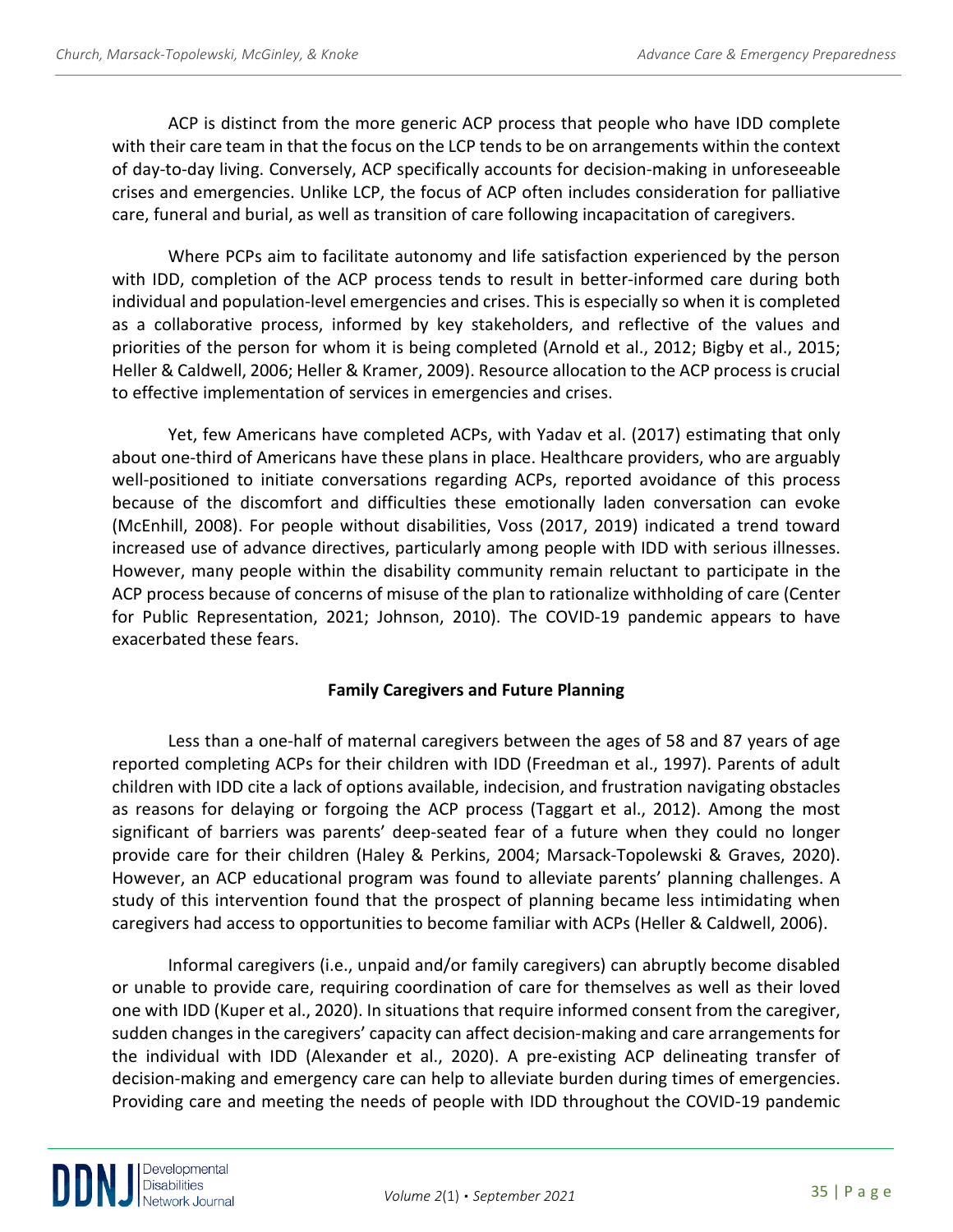provides a salient example of an unanticipated circumstance that could require provision of alternative care arrangements on short notice.

## **Learning from the COVID-19 Pandemic**

Because of the unexpected impact of COVID-19, families and people with IDD have encountered significant challenges (Hughes & Anderson, 2020). While some of these disruptions have been mitigated by technology, the ongoing pandemic has resulted in statewide closures of needed resources, services, and supports (Avalere Health, 2020; Hughes & Anderson, 2020; Rose et al., 2020). A nationwide survey, administered to 1,600 community service providers for people with IDD, found that as a result of COVID-19:

- 68% of service providers were forced to close,
- 52% of remaining services had to increase spending for staff overtime, and
- 57% of providers struggled to adequately staff services, such that they were sometimes unable to offer them (Avalere Health, 2020).

In response to the COVID-19 pandemic, medications had to be modified in some cases to address hyperarousal and anxiety resulting from extreme, ongoing, and uncontrollable changes (Hughes & Anderson, 2020).

Global circumstances arising from the early months of the COVID-19 pandemic illustrate how a novel virus with no cure or treatment can impact the delivery of care. Emergencies require caregivers to respond and adapt to new realities (e.g., lockdowns and physical distancing measures, interruptions to supply chains, caregiver attrition). These realities influence and limit when, how, where, and what care can be delivered. Regardless of availability of formal caregiver support, family caregivers were often expected to navigate challenging circumstances while balancing other life responsibilities (Grier et al., 2020). While COVID-19 yielded many unexpected challenges, caregivers who had engaged in ACP may have been able to minimize disruptions in care.

## **Emergency Preparedness: A Human Rights Perspective**

Members of the United Nations (UN) have responded to the recommendations of international institutions, such as the World Health Organization (WHO) and the International Association for the Scientific Study of Intellectual Disabilities (IASSID), to prioritize policy development, capacity building, and research to support adults who have IDD as they age (Evenhuis et. al., 2000; Hogg et. al., 2000; Thorpe et al., 2000). The guiding principles informing these initiatives are similar to those adopted by the UN General Assembly in the *United Nations Principles for Older Persons* (resolution 46/91), as well as those identified in the United Nations Convention on the Rights of Persons with Disabilities (United Nations, 2012). These include: (a) independence, (b) participation, (c) care, (d) self-fulfillment, and (e) dignity. Unfortunately, the abstract nature of these characteristics makes them challenging to quantify and generalize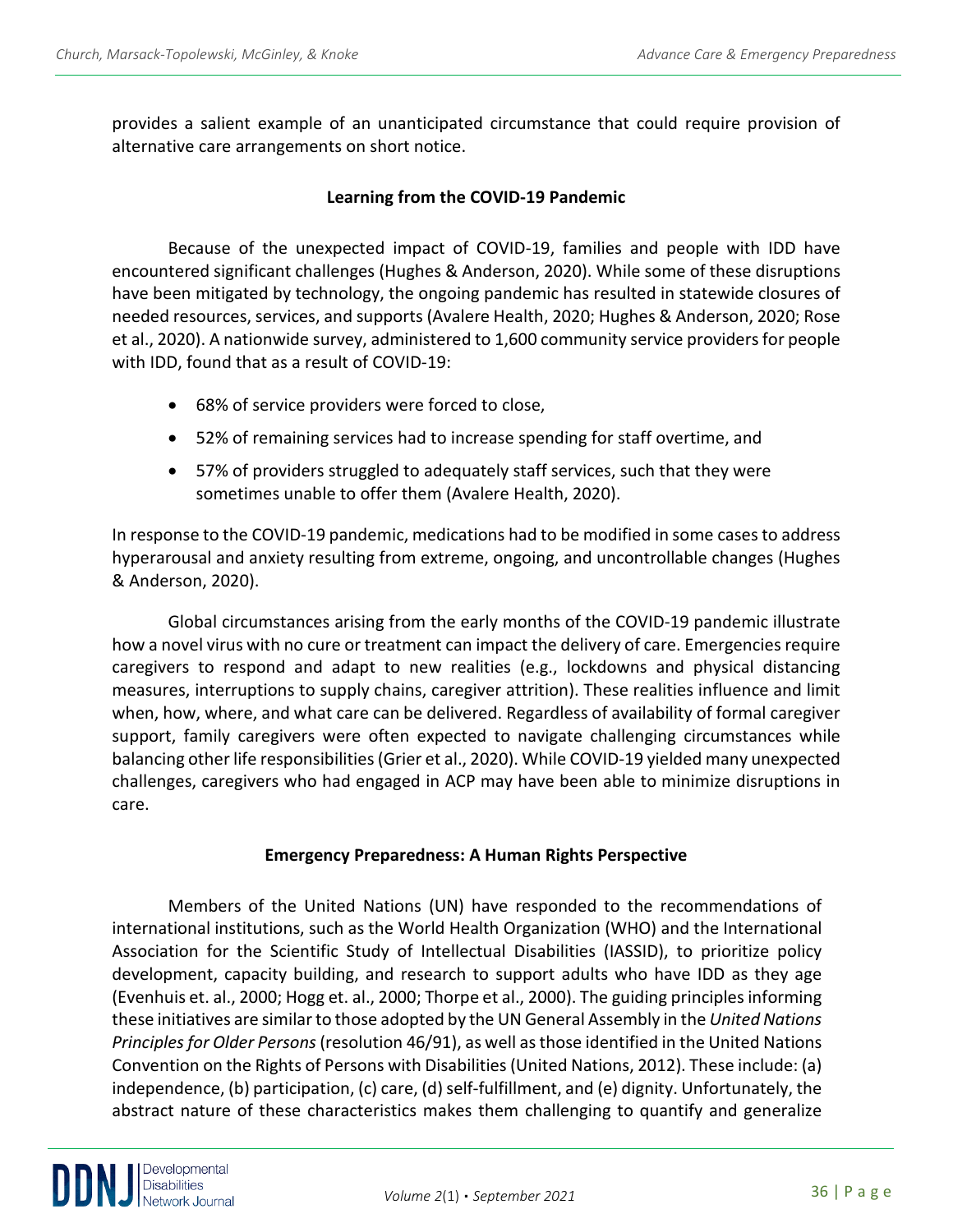across populations. These challenges have been exacerbated by the pandemic, which has made it not only difficult to measure adoption of these principles but also posed unrelenting challenges to enacting policies that uphold them.

Service closures and physical distancing requirements resulted in innumerable people who have IDD losing access to essential services; thereby, increasing the burden on many families to provide care (Avalere Health, 2020; Rose et al., 2020). However, little regard is devoted to the condition of the individual or the family's ability to meet those needs. The extant research on ACP with people who have IDD has focused on planning in the absence of a global pandemic. Emergent knowledge suggests that PCPs were often insufficient in articulating ACPs during this particular emergency situation (Miceli, 2020). When systems fail to adequately prepare for or have difficulty enacting policies in the wake of foreseeable unforeseen events, the climate exists where it can become increasingly difficult to uphold the guiding principles of independence, participation, care, self-fulfillment, and dignity.

## **Discussion**

Given the inevitability of emergencies, people with IDD will need to maintain access to care and support throughout unexpected situations. Planning is needed to manage potential changes that affect people with IDD, family caregivers, and service providers. COVID-19 has provided a particularly salient illustration of an emergency situation that could have benefited from the intentional and widespread integration of ACP within the PCP process. Given the increased likelihood of people with disabilities, including those with IDD, to be infected and/or die from the virus, a pressing need exists to maintain continuity of care in such emergency situations (Pineda & Coburn, 2020). An ACP can help mitigate these challenges, along with others related to care and service access.

Medicaid now requires that each individual receiving services through the HCBS waiver have a PCP (U.S. Department of Health and Human Services [USDHHS], 2015). This rule change provides a prime opportunity for considering ACP. As the PCP process must be completed at regular intervals, the ACP can be updated to reflect changing caregiver arrangements and planning for emergencies. This process can also build familiarity and comfort with planning across the lifespan. Incorporating ACP into the PCP as a standard practice can serve to alleviate distress on the part of the person with IDD, family caregivers, and health care providers when crises arise.

The UNCRPD offers guiding principles that can inform the enactment of policies and practices for the integration of ACP in the PCP process. Yet, the focus of UNCRPD is on the home and family, particularly the rights of people who have IDD and caregivers to children with IDD. There is no provision made for family caregivers of adults who have disabilities. Lifelong disabilities, however, do not end upon entry to adulthood. Frequently, access to supports familiar to the person with a disability and their family are offered to children through the school. With the transition to adulthood and exit from the school system, these supports cease to be available. As such, alternative supports and plans need to be put in place.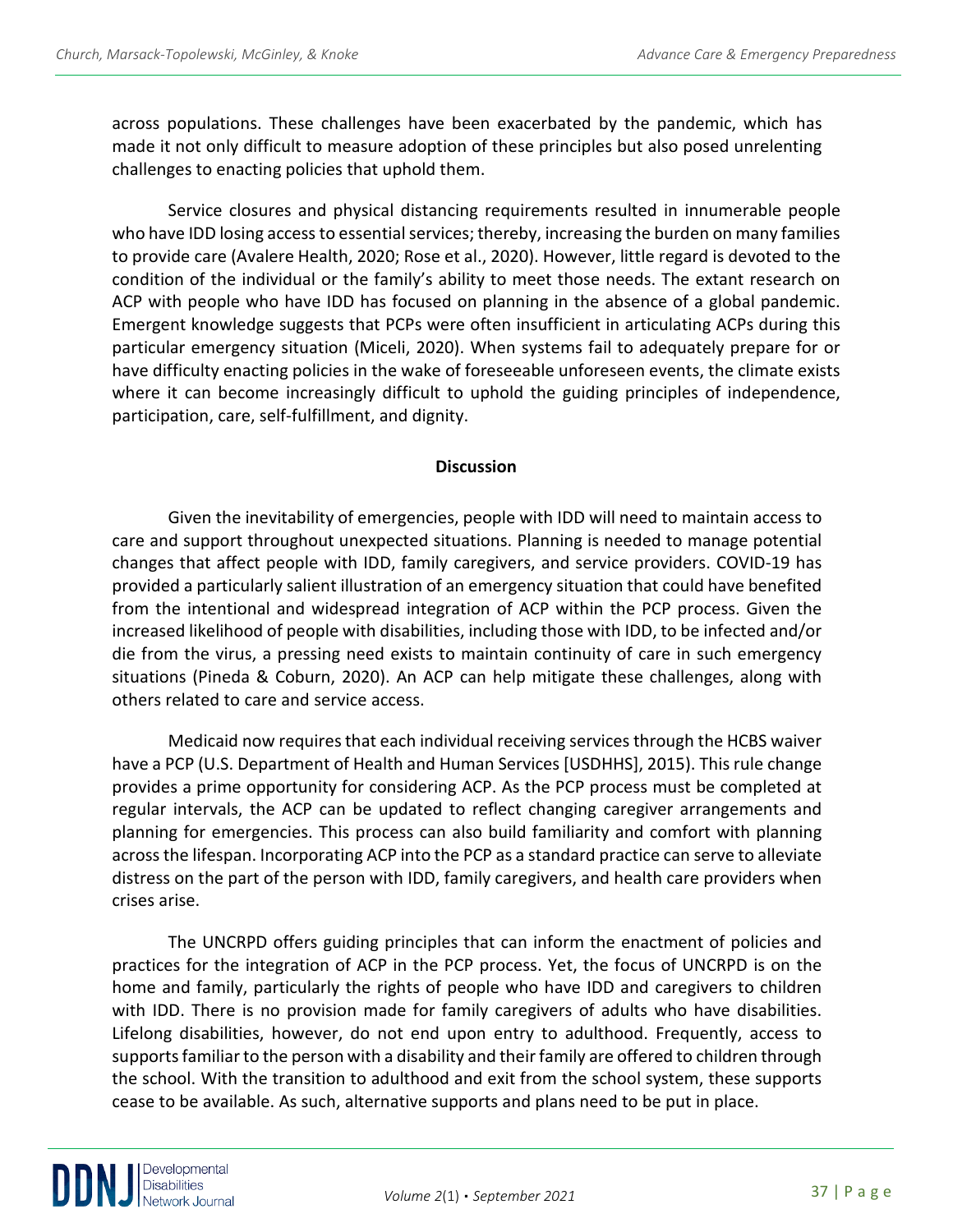In a community-based care setting, which seems to be the service model of choice among UN member nations, failure to account for adults who have disabilities and those who assist or care for them may hamper their ability to benefit from the principles articulated in the UNCRPD. The absence of such considerations can create perilous scenarios for both the caregivers and person with IDD in emergency situations. When these scenarios are not accounted for in health policy, mechanisms to adapt to such circumstances are limited.

Family caregivers have experienced these challenging circumstances throughout the COVID-19 pandemic, such that many have reported defeat, anxiety, and depression (Willner et al., 2020). Some family members, particularly in the case of older adults with IDD, have found themselves incapacitated and requiring emergency care services for themselves as well as people with IDD (Rose et al., 2020). Family caregivers have had to become nimble when identifying and accessing alternative support services during the pandemic. Where barriers to care arise, it is the role of the relevant professionals to assist the parent or family member to identify what options exist to meet the needs of their loved ones. Emergency planning can be incorporated within the person-centered planning process. The knowledge that this has been accounted for and is likely to reflect the individual's values and needs, can serve to alleviate parental fear for the future—a previously identified barrier to engaging in the planning process.

Building ACP into the PCP process provides an opportunity for the person with IDD to develop familiarity with transitions and changes to routine that can arise from emergencies and crises. A documented plan for navigating emergency situations, specifying who will be responsible for fulfilling various roles and needs, can ensure more accountability in and effective delivery of care and support in spite of foreseeable unforeseen circumstances. Accounting for dietary preferences and restrictions, behavior management protocols, and individual values/ priorities can ease disrupted circumstances. Accounting for finer details, such as end-of-life planning, can also ensure that one's values and priorities can/will be upheld. This has become particularly important during the COVID-19 pandemic when caregivers and surrogates were often prevented from being present with the person with IDD through the changed circumstances.

Service providers can help their clients plan for emergencies by engaging people who have IDD and their families in the ACP process. The PCP process, a required element for those receiving Medicaid-funded services, is an ideal setting for discussing and documenting ACPs. Doing so may help to ensure that individuals with IDD, as well as their family and members of their care team, understand what to expect and know how to minimize disruptions as crises emerge.

## **Recommendations for Practice**

1. Systematically desensitize the anxiety associated with ACP by incorporating it within the regularly scheduled person-centered planning process, allowing people with IDD and their families regular exposure to practical and supported discussions about relevant arrangements when no emergency or crisis is imminent.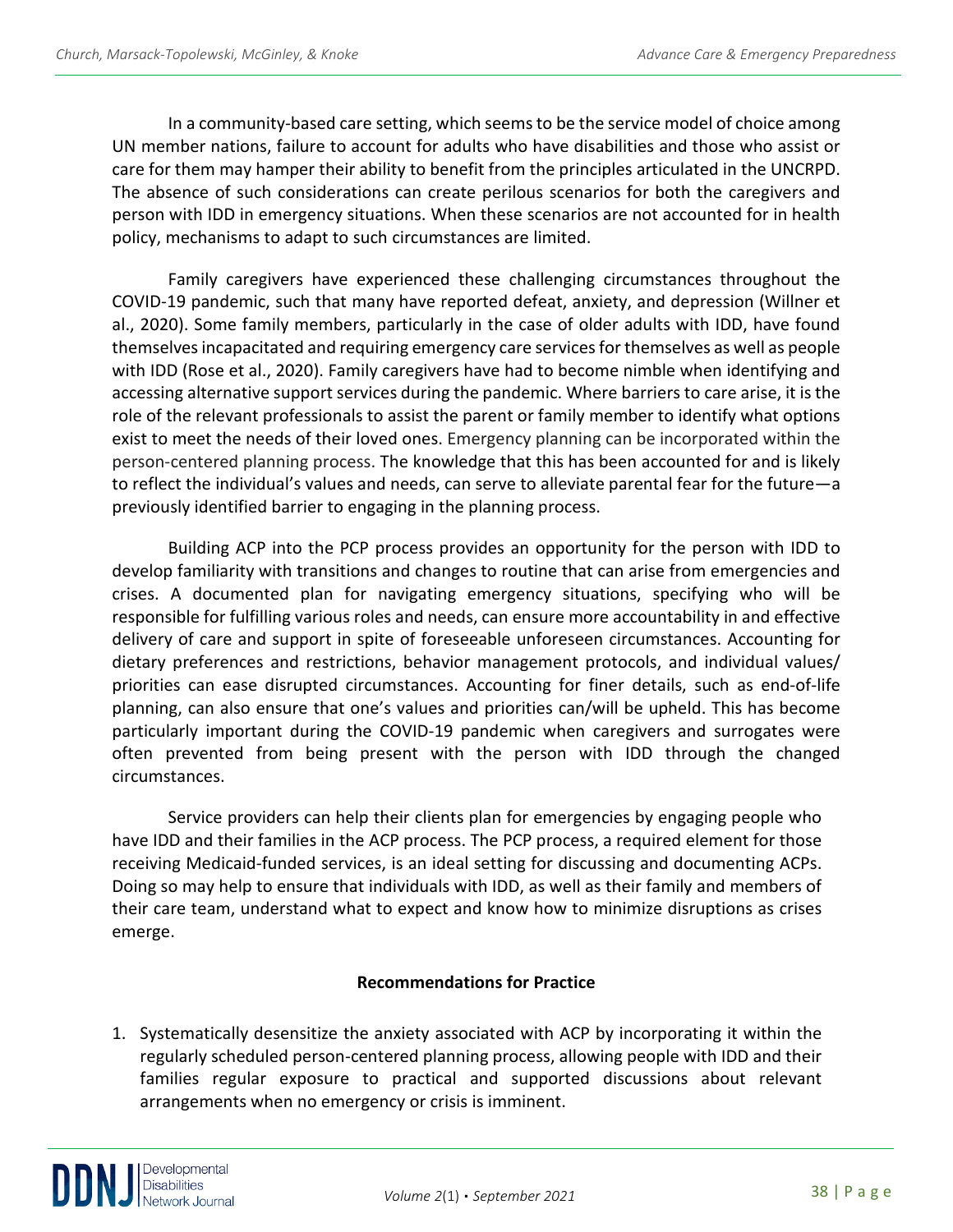- 2. Embed and regularly update stress mitigation strategies within the PCP documents, accounting for foreseeable unforeseen circumstances, such as emergencies and crises, which may necessitate temporary or permanent alternations to care arrangements.
- 3. Ensure that a mechanism for keeping current features within the PCP documents, such that it will serve to maintain a semblance of stability across alternate care arrangements (e.g., dietary preferences and restrictions, favored pastimes, fears, preferred clothing, and/or comfort items, etc.).
- 4. Formalize and implement plans to rehearse emergency responses (e.g., alternate care accommodations, communication of the need for alternate care, etc.) regularly so that alternate care circumstances are not foreign to the care recipient at the time of crisis response.
- 5. Include alternate care providers in the rehearsal process, thereby achieving role clarity, identify possible challenges, and resolving any issues that may arise prior to the eventuality of an emergency or crisis situation.

## **Conclusion**

In general, people are hesitant to engage in the ACP process. This is particularly so among people who have IDD and their loved ones. However, having an ACP is especially important among this population, as it can facilitate safe and effective responding to emergency situations. The current COVID-19 situation, worldwide, has provided a salient example of how people with IDD have been impacted by unforeseen loss of access to services and sudden changes to their care and living arrangements. The effect has been, in many situations, circumstances that compromise one's ability to live in ways consistent with principles of human rights for both those who have disabilities, including IDD, and people who are aging (i.e., people with IDD and/or their family members). Developing an ACP, within the context of a PCP, a plan that is legislated for updating at regular intervals, can facilitate a clear approach to support and care consistent with one's values when emergencies arise.

## **References**

- Alexander, R., Ravi, A., Barclay, H., Sawhney, I., Chester, V., Malcolm, V., Brolly, K., Mukherji, K., Zia, A., Tharian, R., Howell, A., Lane, T., Cooper, V., & Langdon, P. E. (2020). Guidance for the treatment and management of COVID-19 among people with intellectual disabilities. *Journal of Policy and Practice in Intellectual Disabilities, 17(3),* 256-269.<https://doi.org/10.1111/jppi.12352>
- Arc Center for Future Planning. (2016). *Future planning 101: What is future planning.*  <https://futureplanning.thearc.org/pages/learn/future-planning-101>
- Arnold, C., Heller, T., & Kramer, J. (2012). Support needs of siblings of people with developmental disabilities, Intellectual and Developmental Disabilities, 50, 373-382. Doi: 10.1352/1934- 9556.50.5.373.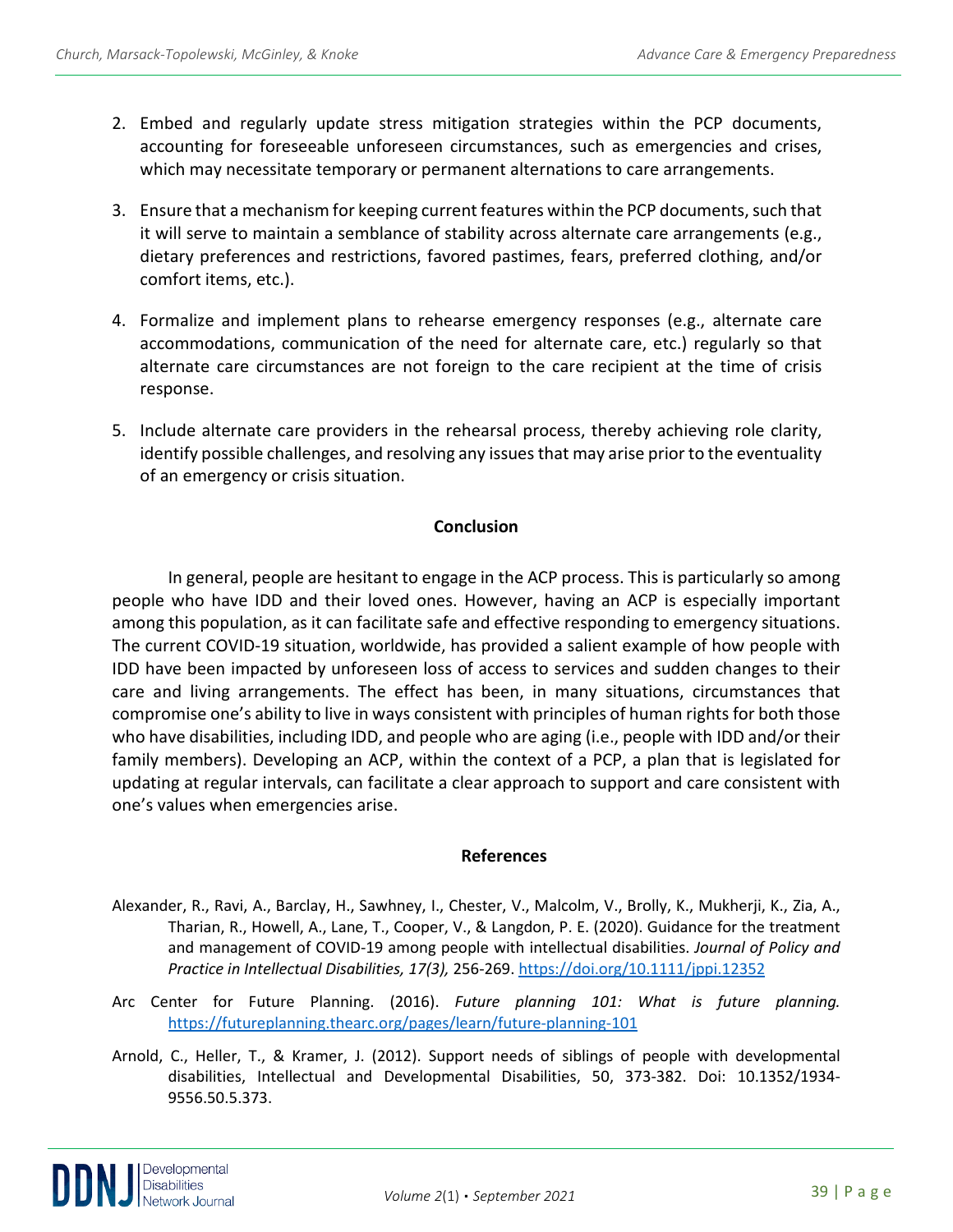- Avalere Health. (2020). Impact of COVID-19 on *organizations serving individuals with intellectual and*  developmental disabilities. https://www.ancor.org/sites/default/files/avalere - impact\_of covid-19 on organizations serving individuals with intellectual and developmental [disabilities.pdf](https://www.ancor.org/sites/default/files/avalere_-_impact_of_%20covid-19_on_organizations_serving_individuals_with_intellectual_and_developmental_%20disabilities.pdf)
- Bigby, C., Webber, R., & Bowers, B. (2015). Sibling roles in the lives of older group home residents with intellectual disability: Working with staff to safeguard wellbeing. *Australian Social Work, 68*(4), 453-568, doi: 10.1080/0312407X.2014.950678.
- Center for Public Representation. (2021). *COVID-19 medical rationing & facility visitation policies*. <https://www.centerforpublicrep.org/covid-19-medical-rationing/>
- Courtenay, K., & Perera, B. (2020). COVID-19 and people with intellectual disability: Impacts of a pandemic. *Irish Journal of Psychological Medicine*, *37*(3), 231-236. [https://doi.org/10.1017/](https://doi.org/10.1017/%20ipm.2020.45)  [ipm.2020.45](https://doi.org/10.1017/%20ipm.2020.45)
- Evenhuis, H., Henderson, C. M., Beange, H., Lennox, N., & Chicoine, B. (2000). *Healthy ageing – Adults with intellectual disabilities: Physical health issues.* Geneva, Switzerland: World Health Organization.
- Freedman, R., Krauss, M., & Seltzer, M. (1997). Aging parents' residential plans for adult children with mental retardation. *Mental Retardation, 35,* 114-123. [https://doi.org/10.1352/0047-6765\(1997\)](https://doi.org/10.1352/0047-6765(1997)%20035%3C0114:APRPFA%3E2.0.CO;2)  [035%3C0114:APRPFA%3E2.0.CO;2](https://doi.org/10.1352/0047-6765(1997)%20035%3C0114:APRPFA%3E2.0.CO;2)
- Grier, E., Lunsky, Y., Sullivan, W. F., & Casson, I. (2020). Health care of adults with intellectual and developmental disabilities in a time of COVID-19. *Canadian Family Physician,*  <https://www.cfp.ca/news/cfpnews/2020/04/09/04-09-02.full.pdf>
- Haley, W., & Perkins, E. (2004). Current status and future directions in family caregiving and aging people with intellectual disabilities, *Journal of Policy and Practice in Intellectual Disabilities, 1(1),* 24-30. <https://doi.org/10.1111/j.1741-1130.2004.04004.x>
- Heller, T., & Caldwell, J. (2006). Supporting aging caregivers and adults with developmental disabilities in future planning. *Mental Retardation, 44,* 189-202. [https://doi.org/10.1352/0047-](https://doi.org/10.1352/0047-6765(2006)44%5b189:SACAAW%5d2.0.CO;2) [6765\(2006\)44\[189:SACAAW\]2.0.CO;2](https://doi.org/10.1352/0047-6765(2006)44%5b189:SACAAW%5d2.0.CO;2)
- Heller, T., & Kramer, J. (2009). Involvement of adult siblings of persons with developmental disabilities in future planning. *Intellectual and Developmental Disabilities*, *47*(3), 208-219. [https://doi.org/](https://doi.org/%2010.1352/1934-9556-47.3.208)  [10.1352/1934-9556-47.3.208](https://doi.org/%2010.1352/1934-9556-47.3.208)
- Hogg, J., Lucchino, R., Wang, K., Janicki, M.P., & Working Group (2000). *Healthy ageing – Adults with intellectual disabilities: Ageing & social policy.* Geneva, Switzerland: World Health Organization.
- Hughes, N., & Anderson, G. (2020). The experience of the COVID-19 pandemic in a UK learning disability service: Lost in a sea of ever changing variables – a perspective. *International Journal of Developmental Disabilities*, 1-4. <https://doi.org/10.1080/20473869.2020.1773711>
- Johnson, B. B. (2010). Practical guide to health care decision making. In S. L. Friedman & D. T. Helm (Eds.), *End-of-life care for children and adults with intellectual and developmental disabilities* (pp. 133- 146). American Association on Intellectual and Developmental Disabilities (AAIDD).
- Kuper, H., Banks, L. M., Bright, T., Davey, C., & Shakespeare, T. (2020). Disability-inclusive COVID-19 response: What it is, why it is important and what we can learn from the United Kingdom's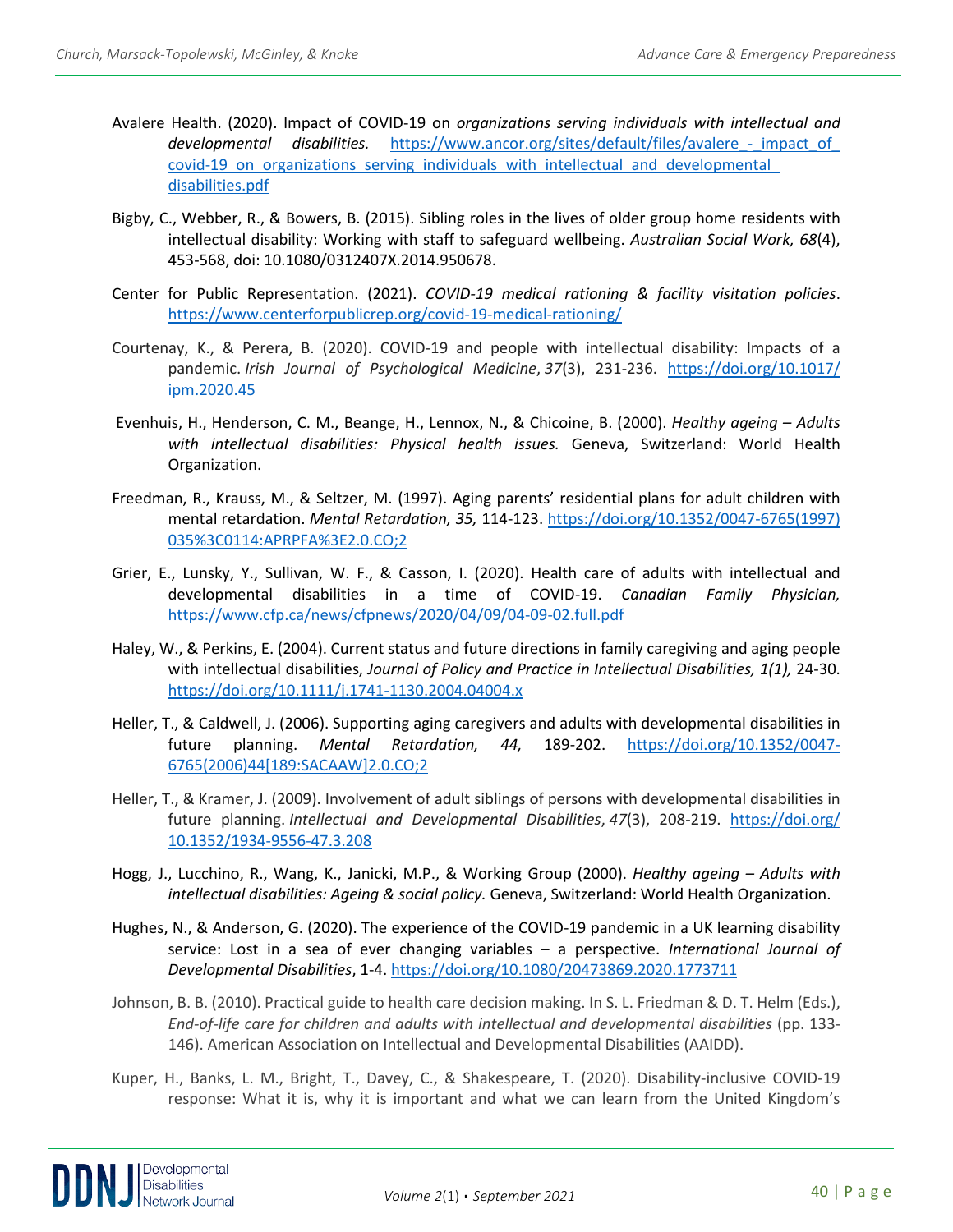response. *Wellcome Open Research, 5,* 79.<https://doi.org/10.12688/wellcomeopenres.15833.1>

- Marsack-Topolewski, C. N., & Graves, J. M. (2020). "I worry about his future!" Challenges to future planning for adult children with ASD. *Journal of Family Social Work*, *23*(1), 71-85. <https://doi.org/10.1080/10522158.2019.1578714>
- McEnhill, L. S. (2008). Breaking bad news of cancer to people with learning disabilities. *British Journal of Learning Disabilities, 36*(3), 157-164.<https://doi.org/10.1111/j.1468-3156.2008.00517.x>
- Metz, A., Bartley, L., Ball, H., Wilson, D., Naoom, S., & Redmond, P. (2015). Active implementation frameworks for successful service delivery. *Research on Social Work Practice, 25(4),* 415-422, doi: 10.1177/10497315143667.
- Miceli, S. (2020). COVID-19 and disabilities: Inclusive disaster planning is crucial for vulnerable populations. [https://www.nationalacademies.org/news/2020/07/covid-19-and-disabilities](https://www.nationalacademies.org/news/2020/07/covid-19-and-disabilities-inclusive-disaster-planning-is-crucial-for-vulnerable-populations)[inclusive-disaster-planning-is-crucial-for-vulnerable-populations](https://www.nationalacademies.org/news/2020/07/covid-19-and-disabilities-inclusive-disaster-planning-is-crucial-for-vulnerable-populations)
- National Institutes of Health. (2019). *Implementation science news, resources and funding for global health researchers*[. https://www.fic.nih.gov/researchtopics/ pages/implementationscience.aspx](https://www.fic.nih.gov/researchtopics/%20pages/implementationscience.aspx)
- Nygren, M. A., & Lulinski, A. (2020, December). *State of the science on COVID-19 and people with IDD* [Research brief]. American Association on Intellectual and Developmental Disabilities. [https://www.aaidd.org/docs/default-source/publication/state-of-the-science-on-covid-19-and](https://www.aaidd.org/docs/default-source/publication/state-of-the-science-on-covid-19-and-people-with-idd---dec-2020.pdf?sfvrsn=25893421_0#:%7E:text=One%20study%20found%20that%25%2020more,et%20al.%2C%202020))[people-with-idd---dec-2020.pdf?sfvrsn=25893421\\_0#:~:text=One%20study%20found%20that%](https://www.aaidd.org/docs/default-source/publication/state-of-the-science-on-covid-19-and-people-with-idd---dec-2020.pdf?sfvrsn=25893421_0#:%7E:text=One%20study%20found%20that%25%2020more,et%20al.%2C%202020))  [20more,et%20al.%2C%202020\)](https://www.aaidd.org/docs/default-source/publication/state-of-the-science-on-covid-19-and-people-with-idd---dec-2020.pdf?sfvrsn=25893421_0#:%7E:text=One%20study%20found%20that%25%2020more,et%20al.%2C%202020))
- Perkins, E., & van Heumen, L. (2018). When the journey ends: Parental caregiving and later life planning. In B. S. Nelson Goff & N. P. Springer (Eds.), *Intellectual and developmental disabilities: A roadmap for families and professionals* (pp. 216-228). Routledge, Taylor & Francis Group.
- Pineda, V. S., & Coburn, J. (2020). Disability, urban health equity and the Coronavirus pandemic: Promoting cities for all. *Journal of Urban Health, 97,* 336-341. [https://doi.org/10.1007/s11524-](https://doi.org/10.1007/s11524-020-00437-7) [020-00437-7](https://doi.org/10.1007/s11524-020-00437-7)
- Pollastri, A. R., Wang, L., Youn, S. J., Ablon, J. S., & Marques, L. (2020). The value of implementation frameworks: Using the active implementation frameworks to guide system-wide implementation of collaborative problem solving. *Journal of Community Psychology, 48(4),* 1114-1131, doi: 10.1002/jcop.22325.
- Rose, J., Willner, P., Cooper, V., Langdon, P. E., Murphy, G. H., & Kroese, B. S. (2020). The effect on and experience of families with a member who has intellectual and developmental disabilities of the COVID-19 pandemic in the UK: Developing an investigation. *International Journal of Developmental Disabilities,* 1-3*.* <https://doi.org/10.1080/20473869.2020.1764257>
- Taggart, L., Truesdale-Kennedy, M., Ryan, A., & McConkey, R. (2012). Examining the support needs of ageing family carers in developing future plans for a relative with an intellectual disability. *Journal of Intellectual Disabilities, 16*(3), 217-234.<https://doi.org/10.1177/1744629512456465>
- Thorpe, L., Davidson, P., & Janicki, M. (2000). *Healthy ageing – Adults with intellectual disabilities: Biobehavioural issues.* Geneva, Switzerland: World Health Organization.
- United Nations. (2012). *United Nations convention on the rights of persons with disabilities*. [https://www.un.org/development/desa/disabilities/convention-on-the-rights-of-persons-with-](https://www.un.org/development/desa/disabilities/convention-on-the-rights-of-persons-with-disabilities/convention-on-the-rights-of-persons-with-disabilities-2.html)